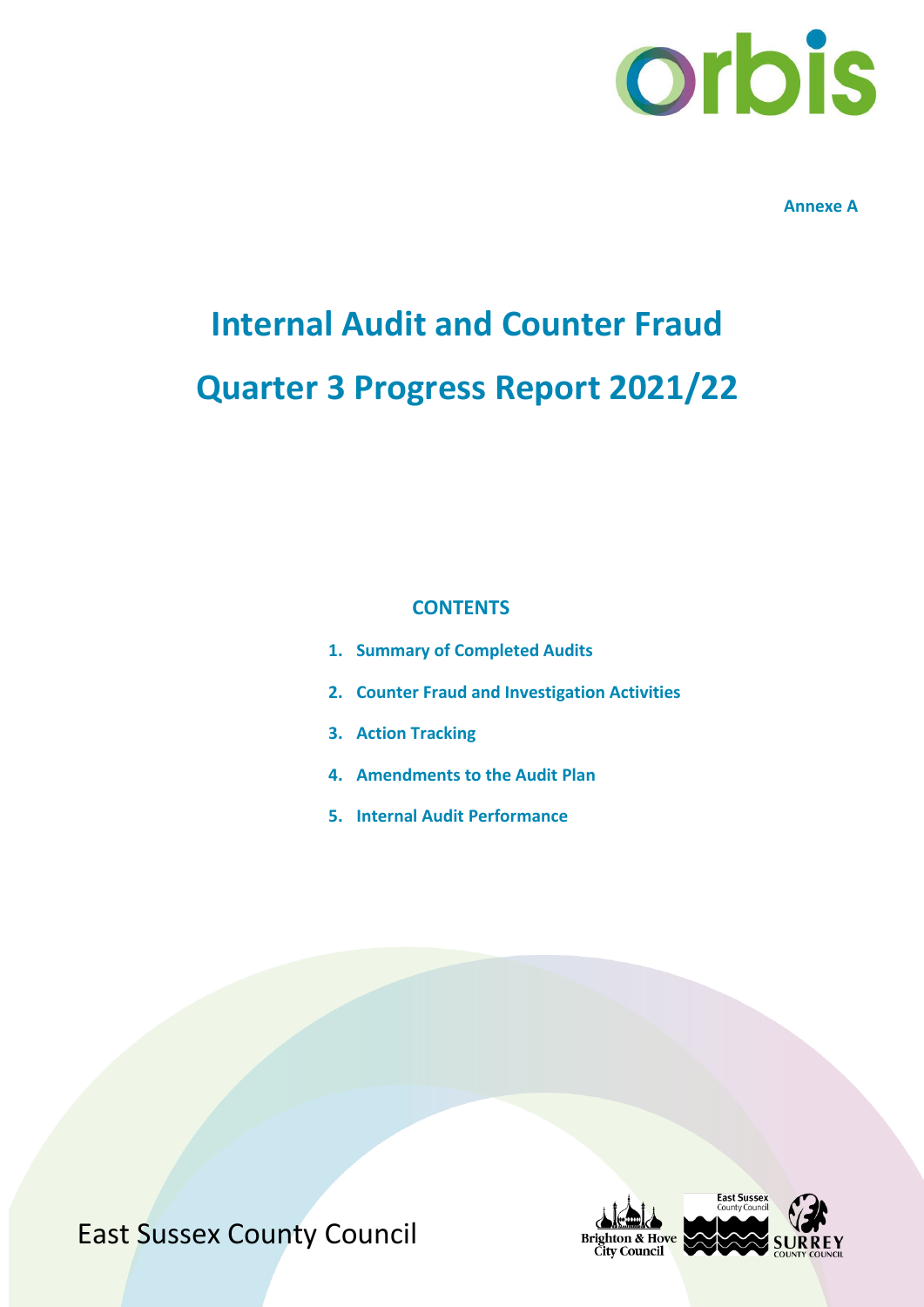

#### **1. Summary of Completed Audits**

#### **East Sussex Pension Fund (ESPF)**

1.1 East Sussex County Council (ESCC) administers and manages the East Sussex Pension Fund (the Fund) on behalf of 130 employers. The Fund is responsible for managing assets for the long-term benefits of scheme members in accordance with statutory regulations. The Pension Committee is responsible for making arrangements for the administration and investments of the Fund, receiving advice as appropriate from the Pension Board, which is a statutory requirement to assist the Scheme Manager in securing compliance with all relevant pensions' law, regulations and directions. The administration of the Pension Fund is now undertaken by ESCC, having previously been carried out by Orbis Business Operations.

1.2 The ESPF pools funds with another 10 funds as part of the ACCESS Pool, a collaboration of central, eastern and southern shires. The ACCESS pool has assets of £32.9bn with the ESPF representing £2.3bn of these.

1.3 The following paragraphs summarise our work relating to the Fund in quarter 3 which has been delivered in accordance with the pension fund internal audit strategy and plan.

#### **Pension Fund Governance**

1.4 We reviewed the adequacy and effectiveness of governance arrangements over the Fund, to provide assurance that strategic oversight, risk management, reporting and communication processes are in place to maximise the likelihood that the Fund's objectives are met. We looked to ensure that:

- Governance arrangements are resilient and provide sufficient and effective oversight;
- Risk management arrangements are robust;
- Communication is efficient and effective;
- Reporting arrangements ensure that poor performance is identified and corrected; and
- Checks and guarantees on funding levels of new and existing employers is robust.

1.5 In completing this work, we were able to provide an opinion of **reasonable assurance**. We found that there is effective oversight by the Pension Board and Pension Committee to ensure that regulation is adhered to, and good practice principles are applied. A risk register is in place that is subject to regular scrutiny from the Board and Committee, and which is updated regularly.

1.6 Some opportunities for improvement were, however, identified, including in relation to:

 Finalising and implementing the governance manual for the Access Pool and establishing a performance management process for fund managers. At the time of our review, we found that, although the Fund had made efforts to gain agreement within the ACCESS Pool to finalise and implement this, it still required approval from the pool's Joint Committee prior to its implementation; and

## **Brighton & Hove City Council**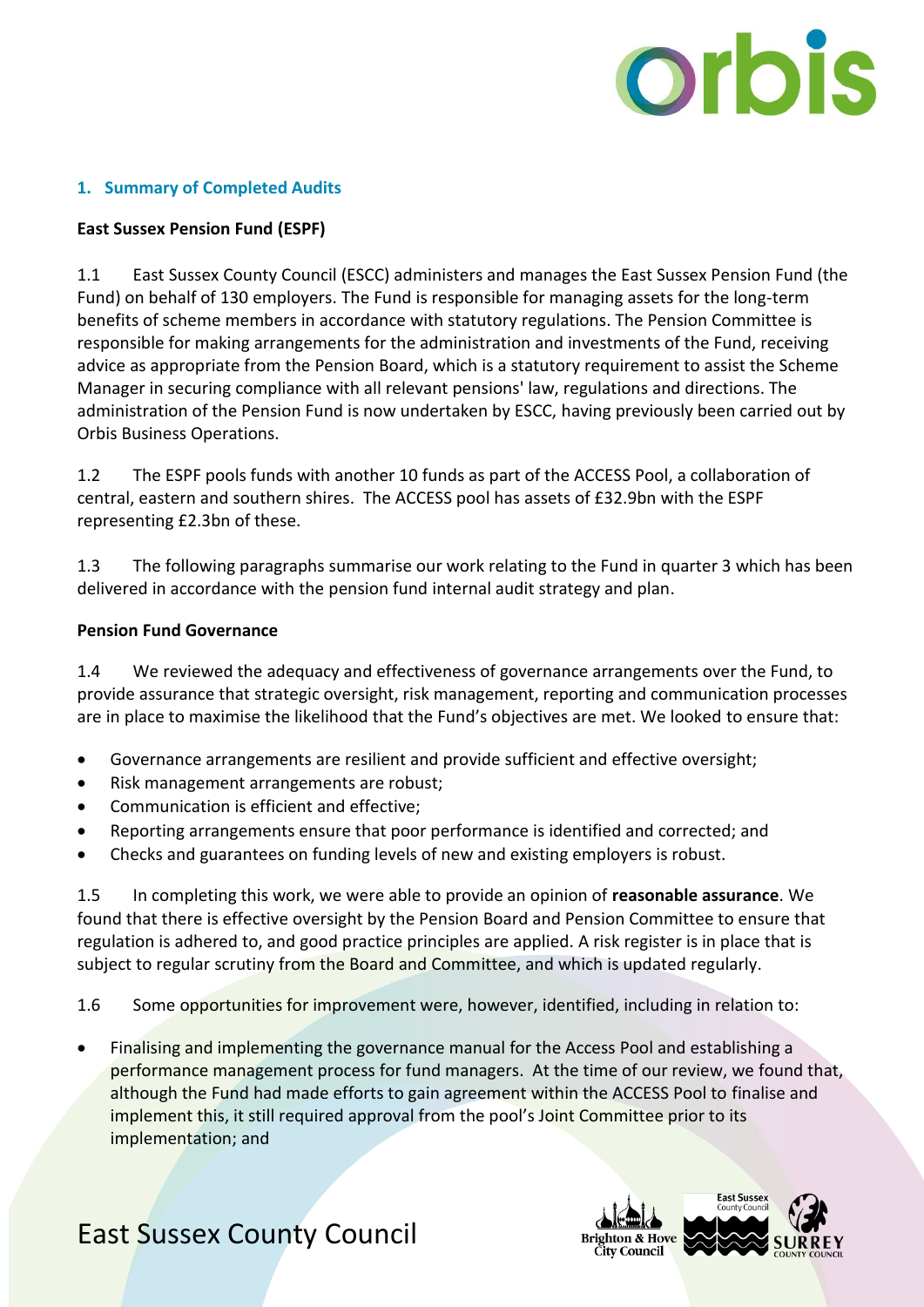

 Completing annual satisfaction surveys of employers to help ensure opportunities to improve the performance of the Fund are taken.

1.7 Actions to address these areas were agreed with management within a formal management action plan.

1.8 As part of the 2020/21 Pensions Administration audit, the scope included a review of the arrangements in place to ensure checks and guarantees on funding levels of newly admitted employers are robust. Whilst improvements had been made, at the time of this review, the action had only been partially implemented as documented procedures were in draft and templates were in development for the electronic admissions portal, which will provide greater control over the process for admitting new employers. This issue was not raised again as part of this audit but will be reviewed with management through the Internal Audit action tracking process.

#### **Pension Fund – Compliance with Regulatory Requirements**

1.9 The Council has statutory responsibility to administer and manage the fund in accordance with the rules of the Local Government Pension Scheme (LGPS), which are set out in the following regulations:

- The Local Government Pension Scheme Regulations 2013;
- The Local Government Pension Scheme Transitional Provisions, Savings and Amendment Regulations 2014; and
- The Local Government Pension Scheme (Management and Investment of Funds) Regulations 2016.

1.10 The purpose of this audit was to provide assurance that controls are in place to ensure scheme governance, investment management and pension administration arrangements meet regulatory requirements.

1.11 As a result of our work, we were able to provide an opinion of **substantial assurance** in this area and there were no findings in our report. There were three findings in our previous report, and we were pleased to note that these had all been implemented.

1.12 We found that:

- all the required governance structures were in place and operating effectively;
- investments are well controlled through an investment strategy, and appropriate advice is taken where required to ensure regulatory compliance; and
- appropriate policies and procedures promote compliance with regulatory requirements.

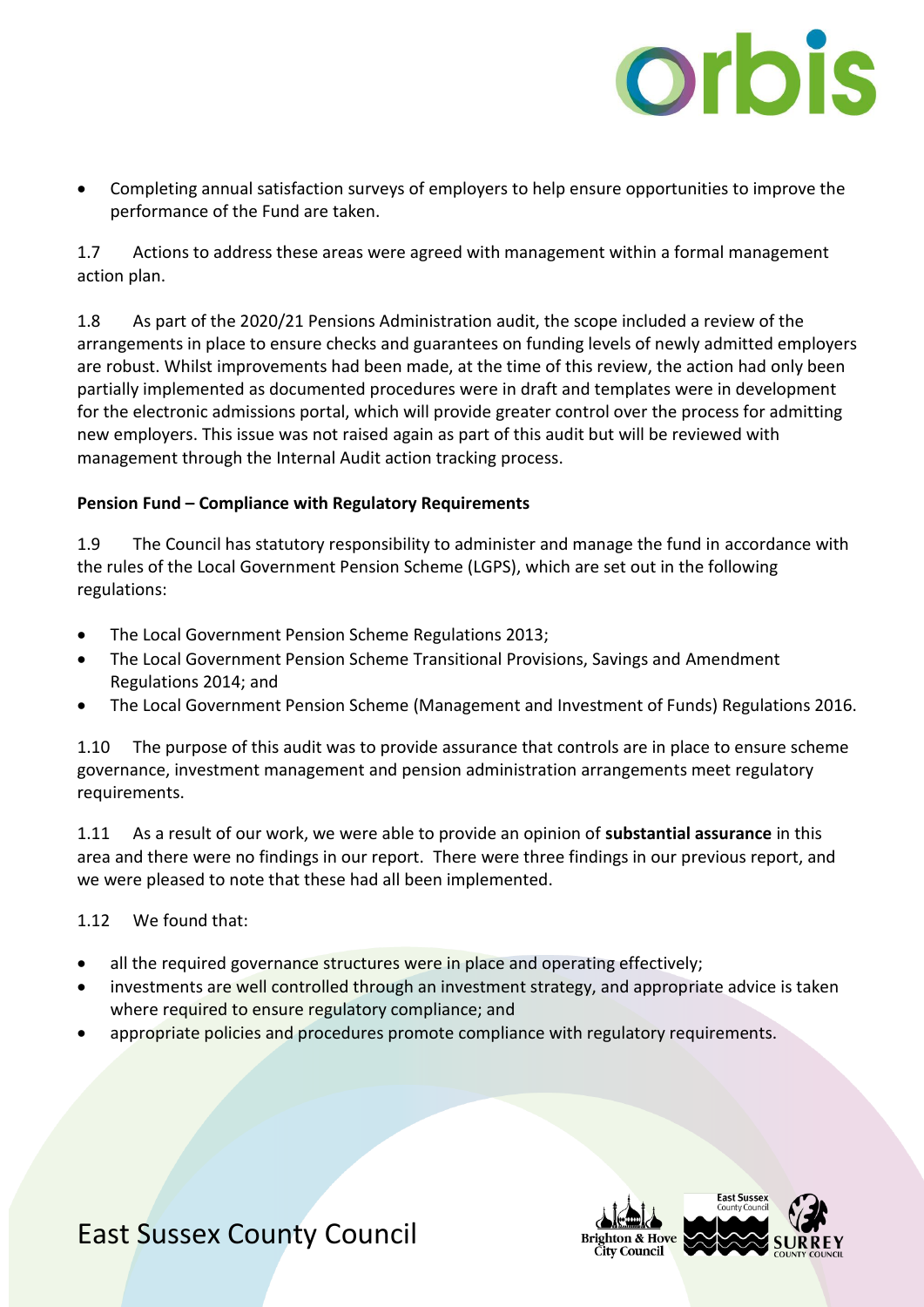

#### **Pension Fund - Implementation of Altair**

1.13 Until April 2021, the administration of the Fund was managed through a collaboration with Surrey County Council as part of Orbis Business Operations. In April, responsibility transferred to East Sussex County Council and a new, locally hosted, version of the administration software (Altair) was established. Altair is the same system that was used by Surrey County Council to manage the East Sussex Pension Fund.

1.14 The objective of our work was to provide assurance that the implementation of the new version of Altair was properly controlled. We looked to ensure that:

- Data transfer, including scanned documentation, was complete and accurate;
- Access rights to Altair were set-up appropriately, in accordance with users' needs; and
- Governance arrangements, including procedures and guidance, were effective in minimising the risk of risk of fraud or error.

1.15 Based on the work completed, we found that robust controls were in place over the transfer of data. Whilst a small number of issues relating to user access and governance arrangements were identified, these had already been picked-up and reported on through our work in other pension fund audits and, as a result, it wasn't necessary to raise these again. Similarly, we didn't provide an audit opinion on this occasion as the findings had already influenced the audit opinions of other audits. For completeness, the findings related to ensuring:

- All users and their associated access copied over from the previous system, were appropriate; and
- There is a structured set of documented procedures and guidance for Altair users.

#### **Revenue Budget Management**

1.16 Budget management is fundamental in ensuring that the Council manages its funds effectively, allocates and delivers services to its residents, monitors performance and meets the defined priority outcomes. Robust budget management provides a process to identify potential and actual areas of overspend/underspend at an early point, so that the appropriate action can be taken to address these.

1.17 The purpose of the audit was to provide assurance that controls are in place in relation to the setting, forecasting, monitoring and reporting of budgets, training for budget managers, and action taken to address budget variances.

1.18 We were able to provide **reasonable assurance** over the controls in place for the management of revenue budgets. We found robust processes across the organisation to facilitate the setting of detailed budgets and financial forecasts, including the use of department specific data, the Office of National Statistics (ONS) inflation data and pay award intelligence from trade unions. Medium term financial planning (MTFP) is in place and subject to regular review, and performance against the MTFP is monitored as part of the Reconciling Policy, Performance and Resources (RPPR) process. Budget

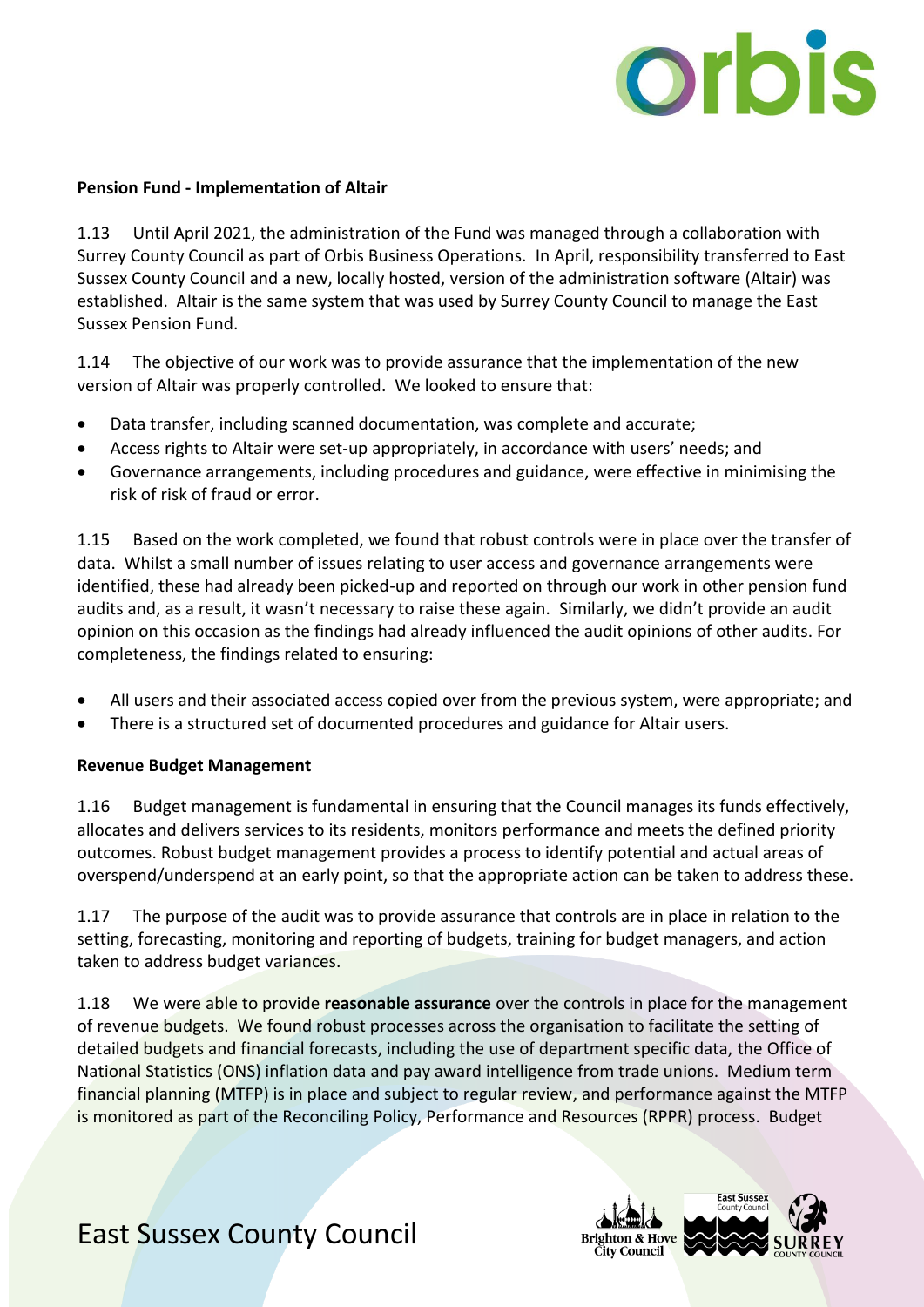

holders are supported by Finance Officers on a regular basis through budget monitoring meetings, with the frequency of meetings determined by the level of risk assessed for each budget area.

1.19 A few areas were, however, identified, where improvements could be made. These included:

- Scope to provide additional training for budget holders in some circumstances; and
- Ensuring budgets are always assigned to appropriate officers in SAP (the Council's main financial system) to ensure that oversight and monitoring is exercised.
- 1.20 Appropriate actions were agreed with management to address these areas.

#### **Contract Management**

1.21 The purpose of this audit was to ensure that a corporate framework is in place which supports effective contract monitoring and reporting in accordance with statutory and stakeholder expectations. The framework should provide the following:

- Requirements for the use of contracts to ensure that third party expenditure have the appropriate contractual agreements;
- Adequate guidance and training support for contract managers;
- Adequate financial control to ensure delivery in accordance with the agreed budget and contract amount;
- Corporate risk management arrangements that support effective contract delivery and data protection;
- Adequate guidance to ensure that contractors are financially viable, properly insured and have effective business continuity planning; and
- Adequate processes for managing any variations to the contracts and which comply with regulatory requirements.

1.22 In addition, following the completion of the framework review above, a limited review was performed to assess the level of compliance with the framework; including a survey of contract managers across departments in the Council.

1.23 Overall, we were able to provide an opinion of **reasonable assurance**. We found that a robust framework is in place which was developed by the Council's Contracts and Commercial Advisory (CCA) Team. The framework is subject to regular updates to enhance its content and usefulness to contract managers. It is supported by guidance, templates and checklists available to contract managers to help them perform their responsibilities effectively.

1.24 Management is also developing additional training that is specific and suitable to the needs of contract managers, and a new contract handover pack is being produced that will be provided to contract managers as soon as a new contract goes live, to further clarify their roles and responsibilities.

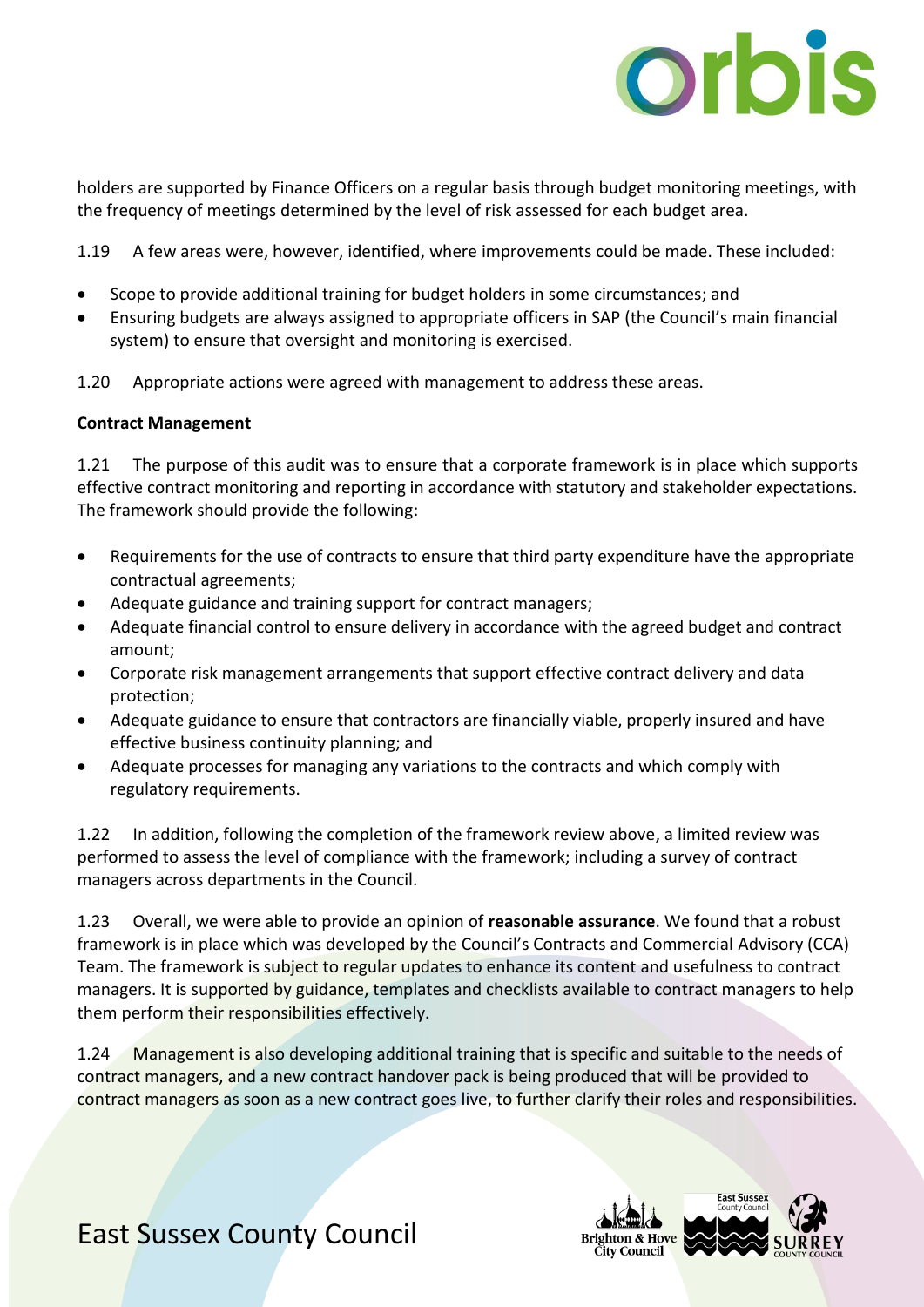

1.25 However, in conducting our testing, we identified the following improvement opportunities to enhance the framework, and to help ensure that departments comply with its requirements:

- The results of the survey of a sample of contract managers indicated that not all were aware of the Council's contract management framework or the guidance on the intranet. Some also felt that they had not received sufficient training or did not understand their responsibilities for managing contracts;
- Enhancing the framework through the inclusion of further information on the roles and responsibilities of contract managers, and signposting of guidance and templates;
- Undertaking analysis and reporting to identify potential service areas that might not be complying with the Council's Procurement and Contract Standing Orders relating to the use of standard contracts for spend in excess of £24,999;
- Ensuring that all contracts held in the contracts management system (In-Tend) clearly identify the relevant contract managers; and
- Ensuring that Key Performance Indicators (KPIs) are in place on contracts where appropriate.

1.26 Actions to address the above areas were agreed with management within a comprehensive management action plan. A more in-depth review of compliance with the corporate framework will be completed in 2022/23.

#### **Vehicle Use**

1.27 In recent years, we have received referrals raising concerns relating to the potential misuse of fleet vehicles. This includes allegations of personal use of vehicles and failure to keep up-to-date vehicle log- books. We therefore completed a review over vehicle usage to provide assurance that:

- There is a policy in place that provides clear guidance on the use of the Council's fleet vehicles;
- There is a policy in place providing guidance on employee responsibilities when driving on Council business;
- Fleet vehicles are used for business purposes only;
- Individual teams maintain vehicle logs in line with Council policies; and
- Individual teams are maintaining up-to-date records of staff driving licences and insurance details in line with Council policies.

1.28 In completing this work, we were only able to provide an opinion of **partial assurance**. Although there are several policies in place over the use of vehicles, the policies are not always adhered to. In particular, we found that mileage logs are not always completed in a clear and transparent manner and, as a result, we were unable to confirm that vehicles are not being used for private journeys. In some instances, we found that fuel fill-ups were not being recorded and that reconciliation of mileage logs to fuel purchases by line managers is not taking place. There were also instances identified where line managers were not annually checking staff driving licences and insurance documentation.

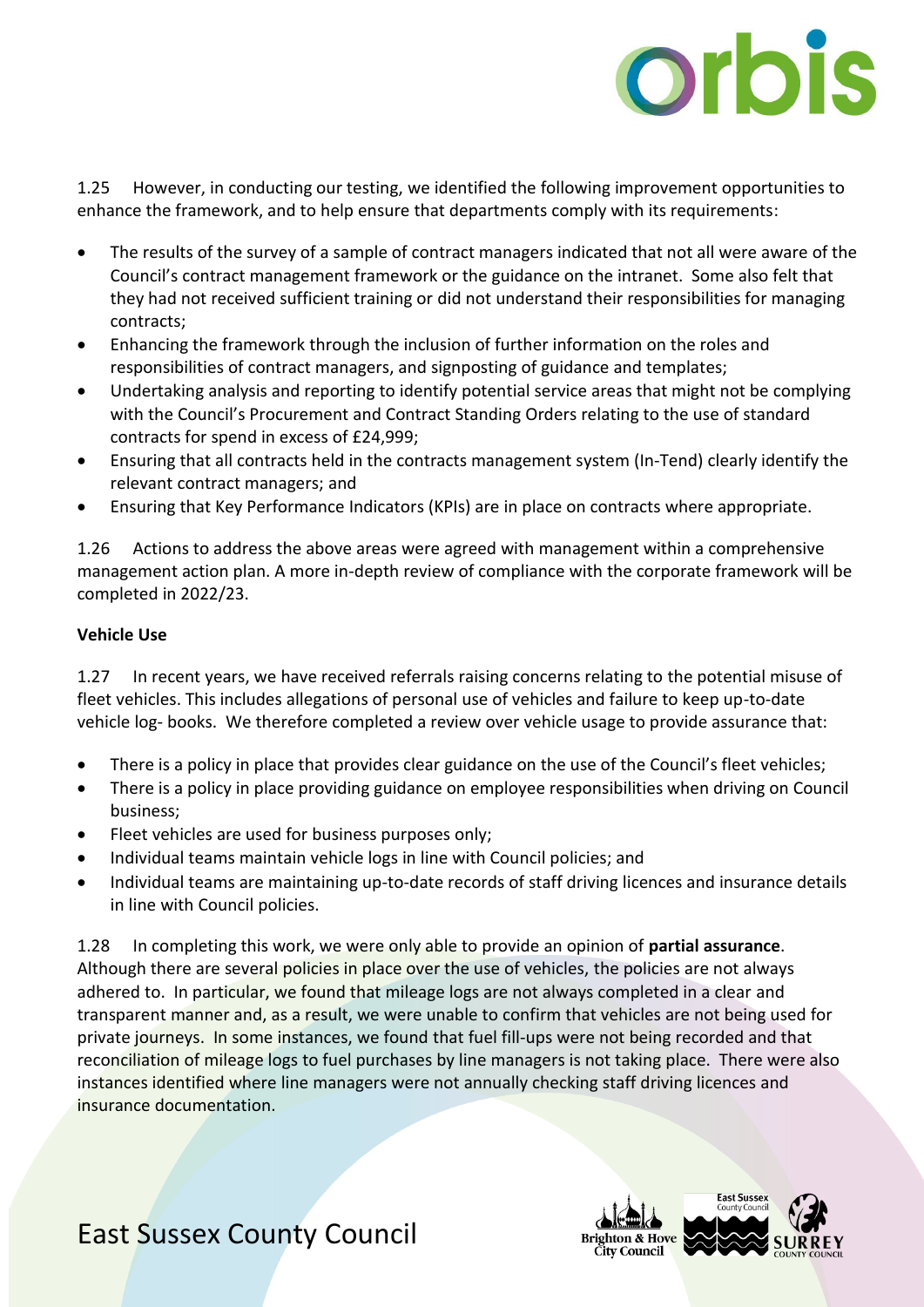

- 1.29 A number of actions were agreed with management to address these issues, including:
- Reissuing of key guidance, including 'The Safe Use of Motor Vehicles' and 'The Minibuses and People Carrier Operation Guidance';
- Sharing an example of a properly completed vehicle mileage log, demonstrating the key information that is required;
- Reminders to line managers to retain and review mileage logs and fuel receipts, and to undertake timely reconciliation of these; and
- Reminders to line managers to obtain and review staff driving licences (against the National Vehicle and Driver File for penalties and endorsements) and insurance certificates, on an annual basis.

1.30 We will undertake a formal follow-up review in this area as part of the 2022/23 internal audit plan.

#### **Adoption South-East**

1.31 Adoption South-East (ASE), a regional adoption agency, is a partnership of services from East and West Sussex County Councils, Brighton and Hove City Council, and Surrey County Council, with the aim of bringing the four adoption services together to offer best practice and experience from each. The formal partnership was established under a Section 75 pooled budget arrangement, with ESCC as the host authority. The partnership became live on 1 April 2021 after a two-year period of development. For 2020/21, the annual budget for ASE was £5.5m, split as a percentage between the participating authorities (ESCC 26%, West Sussex 32%, Brighton and Hove 19% and Surrey 23%).

1.32 Our work in this area focussed on the governance and financial management of the agency, looking to ensure that:

- Governance arrangements are effective in providing clear strategic direction for the partnership;
- Harmonised policies produce a consistent and clear framework within which to work and ensure compliance with regulatory requirements;
- The partnership complies with GDPR requirements; and
- Adequate arrangements are in place to manage the pooled budget effectively.

1.33 Based on the work we completed, we were able to provide an audit opinion of **substantial assurance** in this area, for the following reasons:

- There is a clear partnership agreement in place;
- There is a well-defined governance structure, which is documented in the partnership agreement;
- An effective risk management process has been developed, helping to ensure that risks and issues are identified, evaluated and managed. This is regularly reviewed and updated;
- The partnership is developing a Quality Assurance Framework with the aim of bringing an integrated approach to quality assurance across the service;

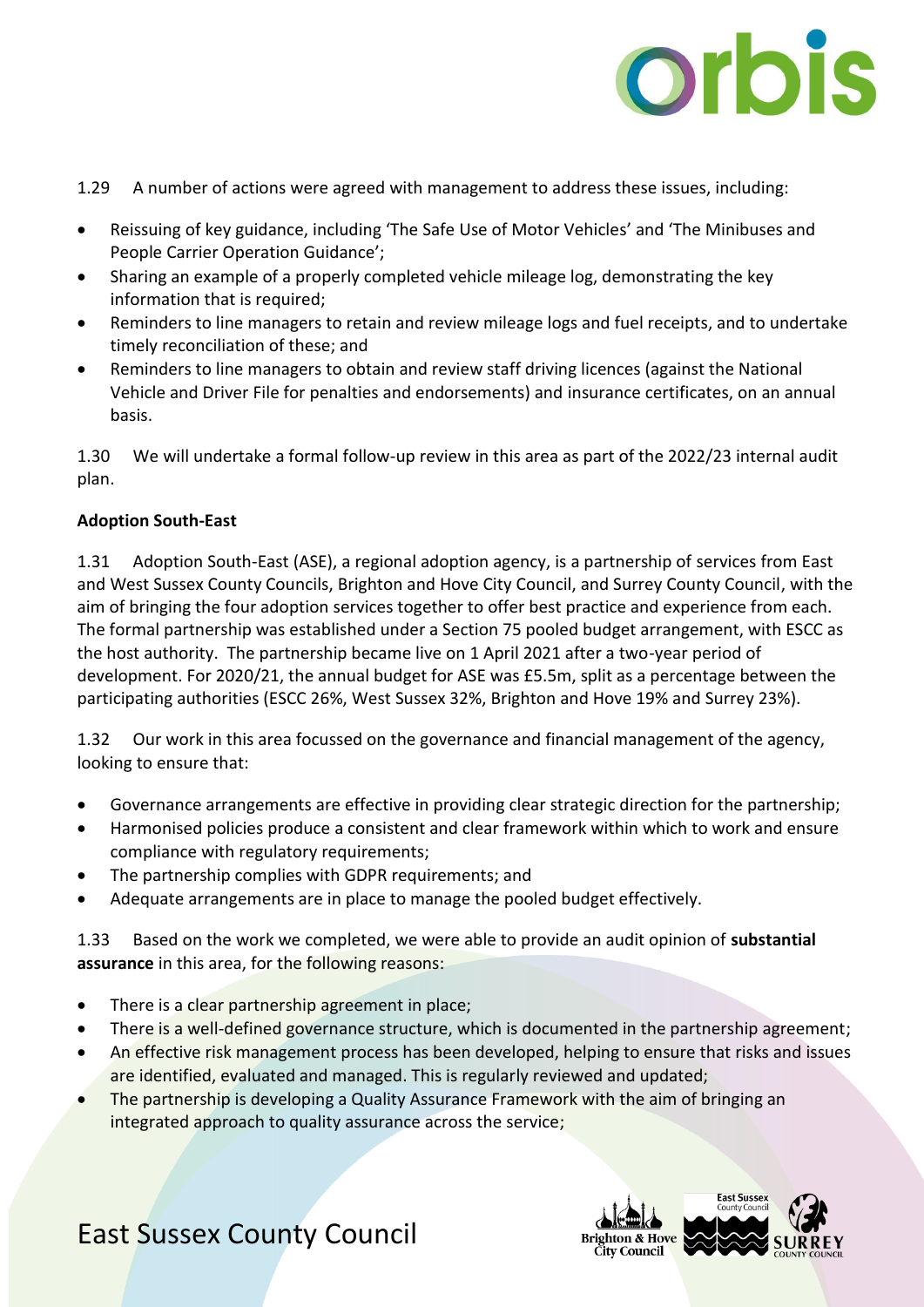

- ASE has effective finance monitoring and reporting mechanisms in place; and
- There is a data sharing agreement in place for the partnering authorities of ASE which has been developed in consultation with data protection professionals.

1.34 Two opportunities for improvement were identified. One of these related to declarations of interest, where staff are currently required to declare potential conflicts of interest in the respective authorities' Registers of Interests, but there is no process in place for sharing this information across the wider partnership. The other was concerned with the fact that there is no means of confirming that all staff have undertaken the relevant GDPR and information governance training, which is currently the responsibility of individual sovereign authorities. Actions to address these areas were agreed with management.

#### **Robotic Process Automation (RPA) - Archive Electronic HR Files**

1.35 Robotic Process Automation (RPA) is an emerging form of technology that uses software to perform tasks that programmers have specifically designed them to undertake, by reproducing actions that a human user will have previously performed. It is important to differentiate this from more traditional automation technology, which involves processes being undertaken, using technology, with minimal human intervention.

1.36 The Council wish to automate the process for archiving HR files for when an employee leaves. The process will consider the amount of time their electronic file needs to be retained for, which varies according to their employment history.

1.37 The aim of this audit was to provide assurance that controls were in place to meet the following objectives:

- Clear documentation of processes is available in relation to the process of archiving of electronic HR files, which contain sufficient oversight controls;
- Roles and responsibilities for the HR RPA are clearly documented and known by the relevant officers involved;
- Sufficient legacy/succession system documentation is in place to ensure that the RPA can continue to be evolved and updated even when key people leave;
- The RPA functions undertaken can be monitored and traced to ensure that accountability can be maintained, with sufficient testing taking place prior to go-live; and
- The RPA operates in line with relevant data protection legislation.

1.38 In completing this review, we were able to provide **substantial assurance** over the controls in place with easily accessible process and guidance documents available to officers to help support the continued working of the 'robot' following implementation. We also found robust monitoring arrangements in place to ensure that the 'robot' is working as expected and to prevent errors from occurring.

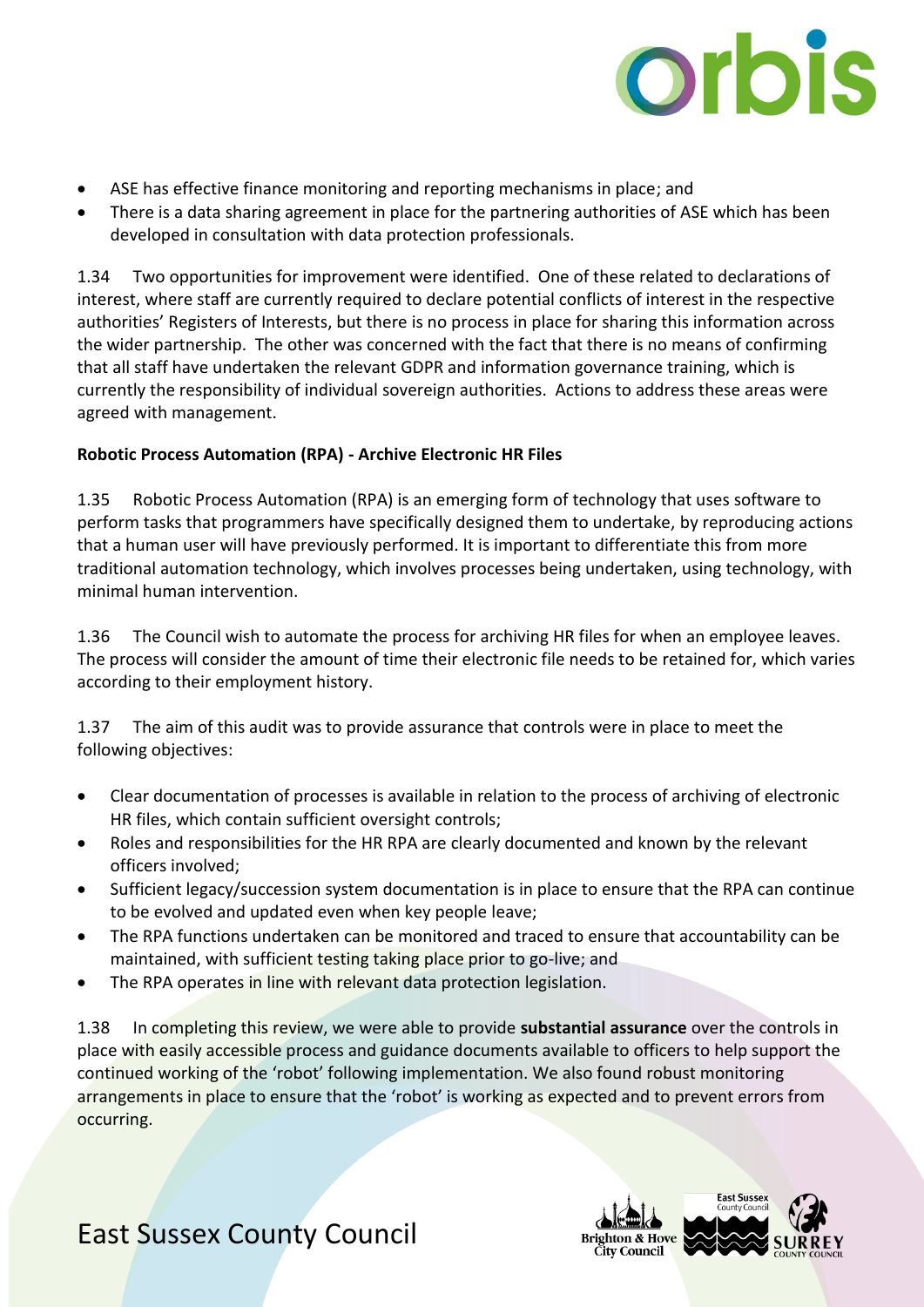

1.39 While there were many areas of good practice, an opportunity to further strengthen controls was identified in relation to documenting and consulting with all key stakeholders linked to this process, including the Data Owner, who is the strategic decision-maker and ultimately accountable for the data.

1.40 In discussing this issue with management, appropriate actions were agreed to address it.

#### **Public Sector Bodies (Website and Mobile Applications) Accessibility Regulations**

1.41 The Public Sector Bodies (Website and Mobile Applications) Accessibility Regulations 2018 came into force in September 2018. All public sector bodies are required to comply with these regulations and failure to do so would constitute a breach of the Equality Act 2010. The regulations mean that the Council has a legal duty to make sure all its websites and applications meet accessibility requirements. They state public sector bodies must make their websites and mobile applications more accessible by making them 'perceivable, operable, understandable and robust'. The people who need to use them are often the people who find them hardest to use.

1.42 The objectives of the review were to ensure:

- Governance arrangements in place in relation to accessibility are robust;
- There are adequate procurement and contract management arrangements in place to ensure that third party suppliers comply with accessibility legislation when handling information on behalf of the Council;
- Officers are provided with appropriate and relevant guidance and training to aid compliance;
- Roles and responsibilities in relation to accessibility are clearly defined to ensure sufficient oversight;
- There is appropriate separation of duties in place to ensure that documents and web pages meet accessibility requirements prior to being published; and
- Regular checks of published pages and documents are carried out to ensure that accessibility requirements continue to be met, including those that are managed centrally and those that are managed locally.

1.43 In providing an opinion of **reasonable assurance**, we found there to be clear governance structures in place with a senior officer providing oversight to the implementation of the accessibility regulations across the Council and reporting lines back to the Corporate Management Team.

1.44 Furthermore, comprehensive guidance and training was found in place to support those officers with responsibilities for ensuring accessibility regulations were being complied with, along with working groups to allow officers to discuss known issues and share best practice.

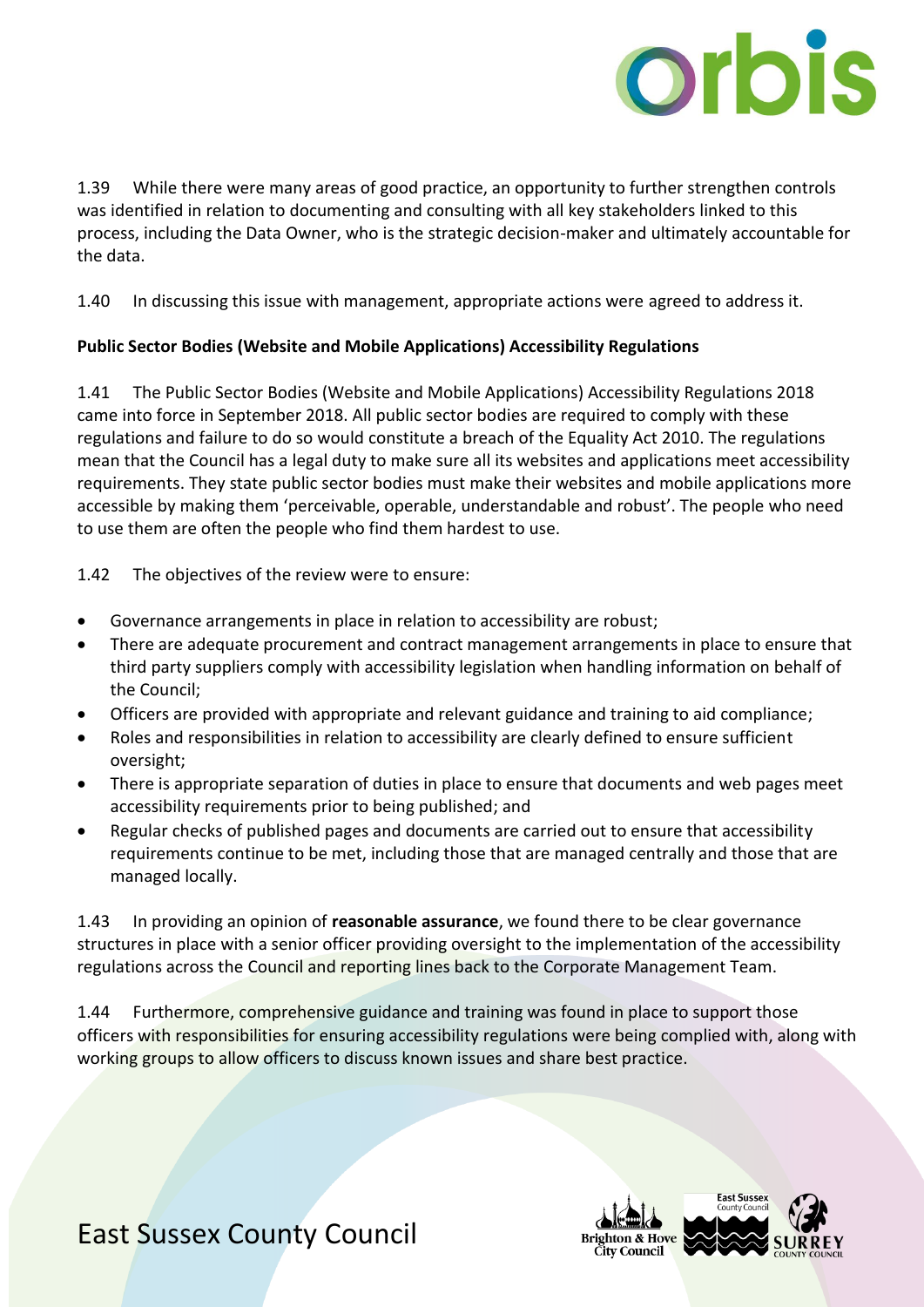

1.45 Despite robust governance and training available to Council officers, the current officers supporting implementation have not been released from their 'business as usual' role to allow for dedicated resources to focus on achieving the Council deadline for complying with the regulations. Given the resources that had been made available and the existing workloads, it was felt that achieving this deadline was optimistic.

1.46 In addition, checks to ensure that new IT systems procured were compliant with accessibility regulations were not present, increasing the risk of non-compliance, financial loss and reputational damage.

1.47 Actions to address all the issues raised have been agreed with management as part of a comprehensive management action plan.

#### **Email Communication (Personal and Sensitive Encryption)**

1.48 Email encryption is used to secure confidential data shared by email and can prevent email hijacking, as well as stop authorised recipients taking unintended actions with sensitive information. It is important for organisations to maintain email protection to support management of the risk of cyber threats like social attacks that target organisations via email. Further, securely encrypted emails help to prevent data breaches.

1.49 The audit sought to provide assurance over the effectiveness of the arrangements for email communication involving personal and sensitive information. The review also considered the methods used to encrypt emails, training/awareness of staff and a high-level review of compliance across the Council.

1.50 The objectives of the audit were to ensure:

- Clear policy and training is available to Council officers in relation to the communication of personal and/or sensitive information;
- A system is in place to allow for the sharing of personal and/or sensitive information via email;
- Personal and/or sensitive information is only sent to appropriate and validated recipients; and
- Support is provided to service users to enable them to access the secure email protocols made available.

1.51 In providing an opinion of **reasonable assurance**, we found that:

- There is evidence of clear comprehensive policies and guidance available governing the use of email for personal and sensitive communication;
- There is a robust secure email sharing system in place that has been fully integrated with Office 365 native email that is fully supported by ESCC IT&D;

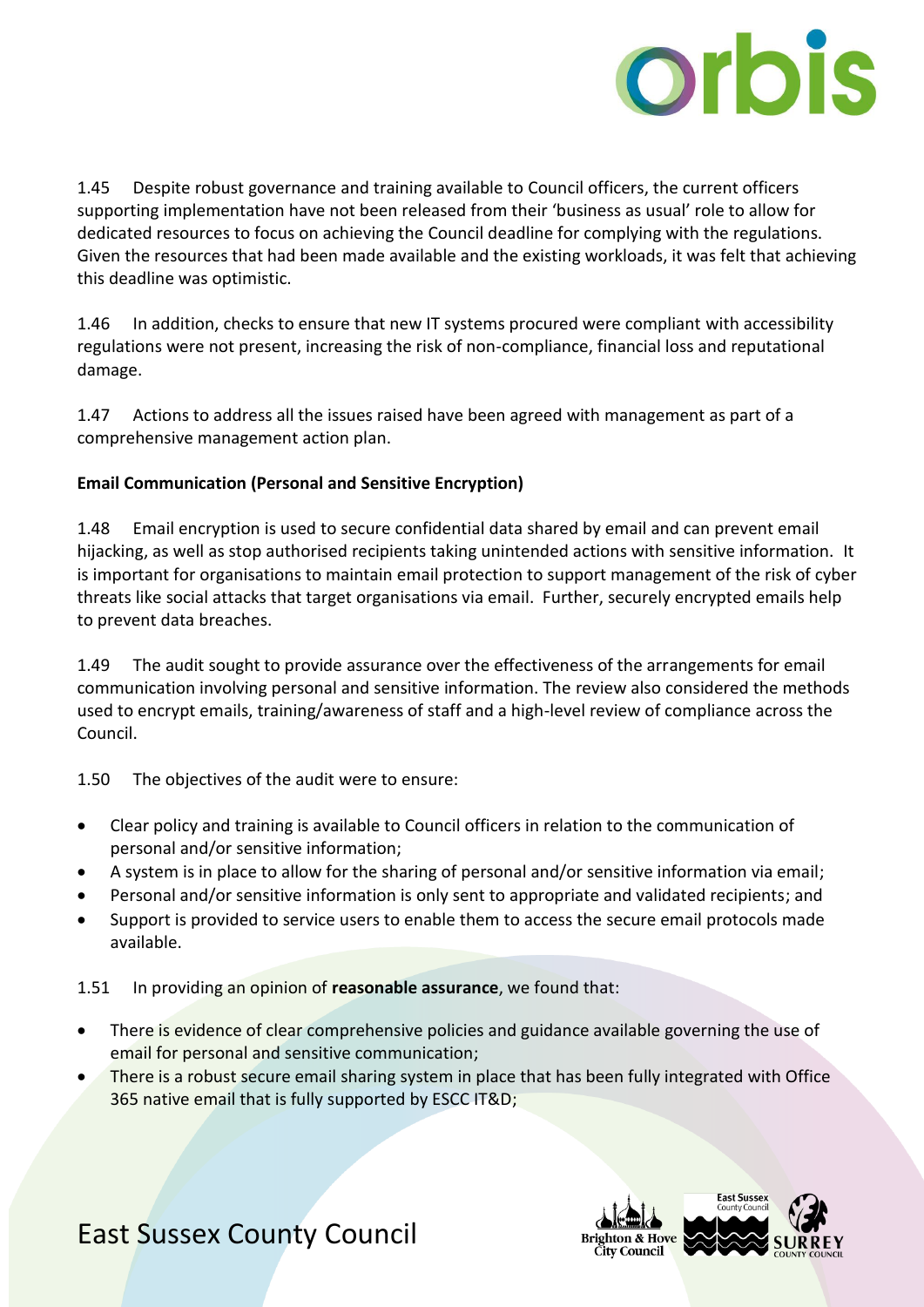

- ESCC governance officers are robust with regard to email security and routinely remind staff about good practice when sending sensitive and secure emails. However, there is no system available to check whether the user is sending an email that should be encrypted; and
- ESCC have multiple security processes in place and have employed third parties to routinely check email configuration and report back and inform ESCC if any issues are identified.

1.52 Despite the framework of controls being in place, including appropriate technical controls, an end user questionnaire completed during our review did highlight that there is evidence of noncompliance and/or lack of awareness of the training and expectations placed on end-users when sending personal or sensitive information via email. Actions were agreed to improve the awareness and expectations on end-users when sending emails that contain personal or sensitive information.

#### **Modernising Back Office Systems (MBOS) Programme Support**

1.53 The MBOS programme was approved by the Corporate Management Team (CMT) in September 2019 to enable the Council to go to market for a replacement to the current version of SAP. A replacement system has now been selected.

1.54 We have agreed a package of assurance work with the Programme Board along with the provision of ad-hoc advice and guidance on probity, control and governance issues as the programme progresses. We continue to support the programme through attendance at the Programme Board. Further updates will be provided in future reports as our ongoing work progresses in this area.

#### **Adult Social Care Transformation**

1.55 The Adult Social Care and Health (ASCH) Transformation Programme was developed in order to deliver a model for the future delivery of ASCH which aligns with Council priorities and takes full account of the Covid-19 pandemic and any resulting requirements. On 26<sup>th</sup> October 2021, the ASCH Programme closure report was presented to the ASCH Departmental Management Team (DMT), which was agreed. We drafted and presented an Internal Audit Progress Report at this meeting outlining the work completed throughout the programme's lifecycle, the work in progress and the continuing support and advice we will offer after the programme has concluded.

1.56 Further to the previous updates on our work, we completed the following activities in quarter three:

- We built on the advice provided as part of our attendance at the Direct Payment Project Group in relation to the invoice reconciliation process for East Sussex managed direct payment accounts and the issuance of Direct Payment Agreements.
- In addition, as part of our ongoing and continued work with ASCH, we reviewed and provided advice over the process in place for the Contain Outbreak Management Fund (COMF). This is grant funding allocated by the Council to care providers in order to reduce the spread of Covid-19 and to enable the continuation of service. We discussed the proposed controls for the process

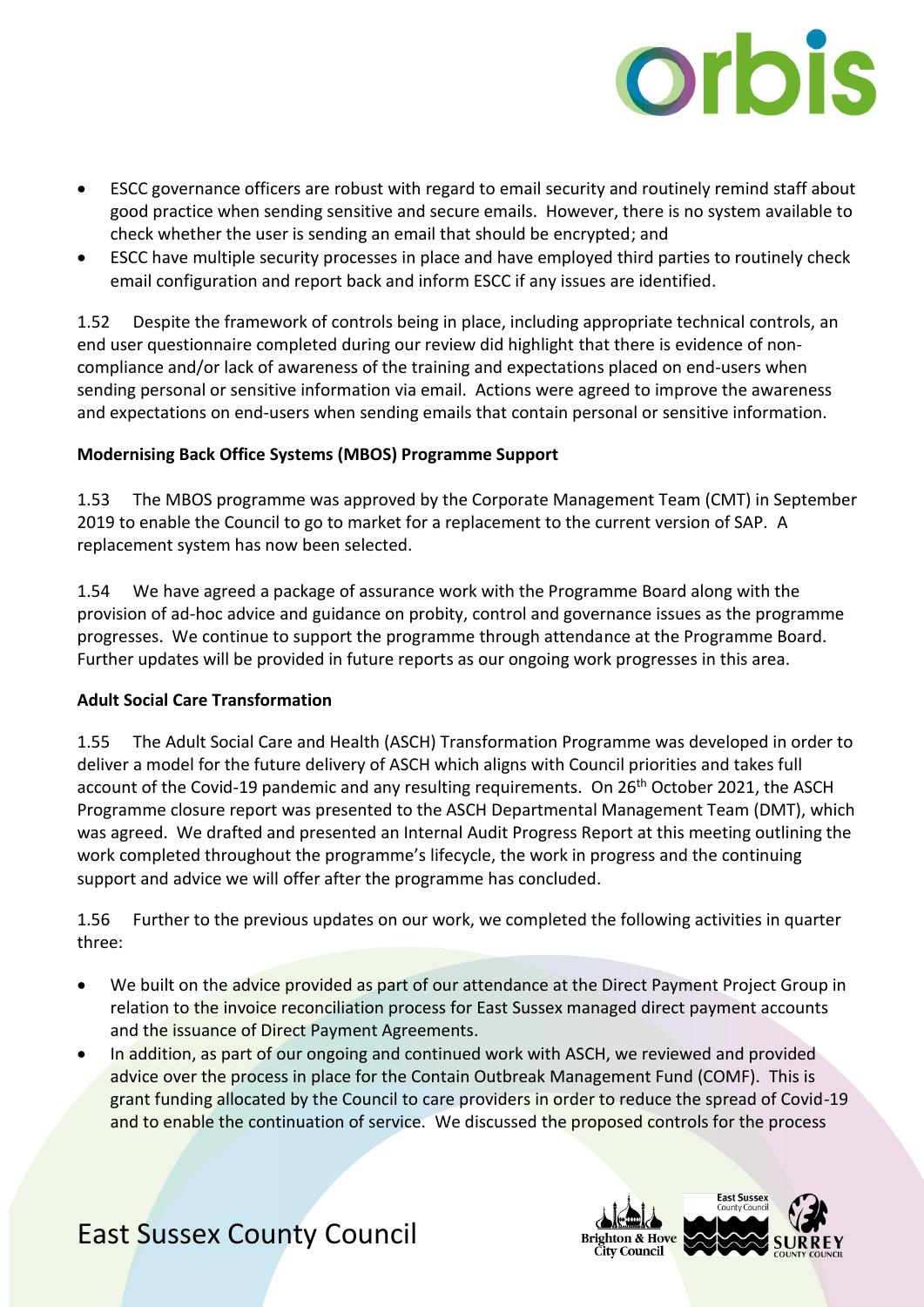

with management, which were proportionate and robust for the level of risk posed, considering the value of the funding and resource availability to administer the grant.

1.57 We will continue to support the implementation phase of the programme as and when required by management, as well as offering continued support and advice across the service from a risk and control perspective.

#### **Schools**

1.58 We have a standard audit programme in place for all school audits, with the scope of our work designed to provide assurance over key controls operating within schools. The key objectives of our work are to ensure that:

- Governance structures are in place and operate effectively to ensure there is independent oversight and challenge by the Governing Body;
- Decision-making is transparent, well documented and free from bias;
- The school is able to operate within its budget through effective financial planning;
- Unauthorised or inappropriate people do not have access to pupils, systems or the site;
- Staff are paid in accordance with the school's pay policy;
- Expenditure is controlled, and funds are used for educational purposes;
- Value-for-money is achieved on contracts and for larger purchases;
- All unofficial funds are held securely and used in accordance with their agreed purpose; and
- Security arrangements keep data and assets secure and are in accordance with data protection legislation.

1.59 At the time of writing, school audits are being undertaken through remote working arrangements.

1.60 Two school audits were delivered in quarter three. The table below shows a summary these, together with the final level of assurance reported to them.

| Name of School                   | <b>Audit Opinion</b> |
|----------------------------------|----------------------|
| Etchingham CE Primary School     | Reasonable Assurance |
| Five Ashes C of E Primary School | Reasonable Assurance |

1.61 At the end of quarter three, a further two school audits were either booked or underway.

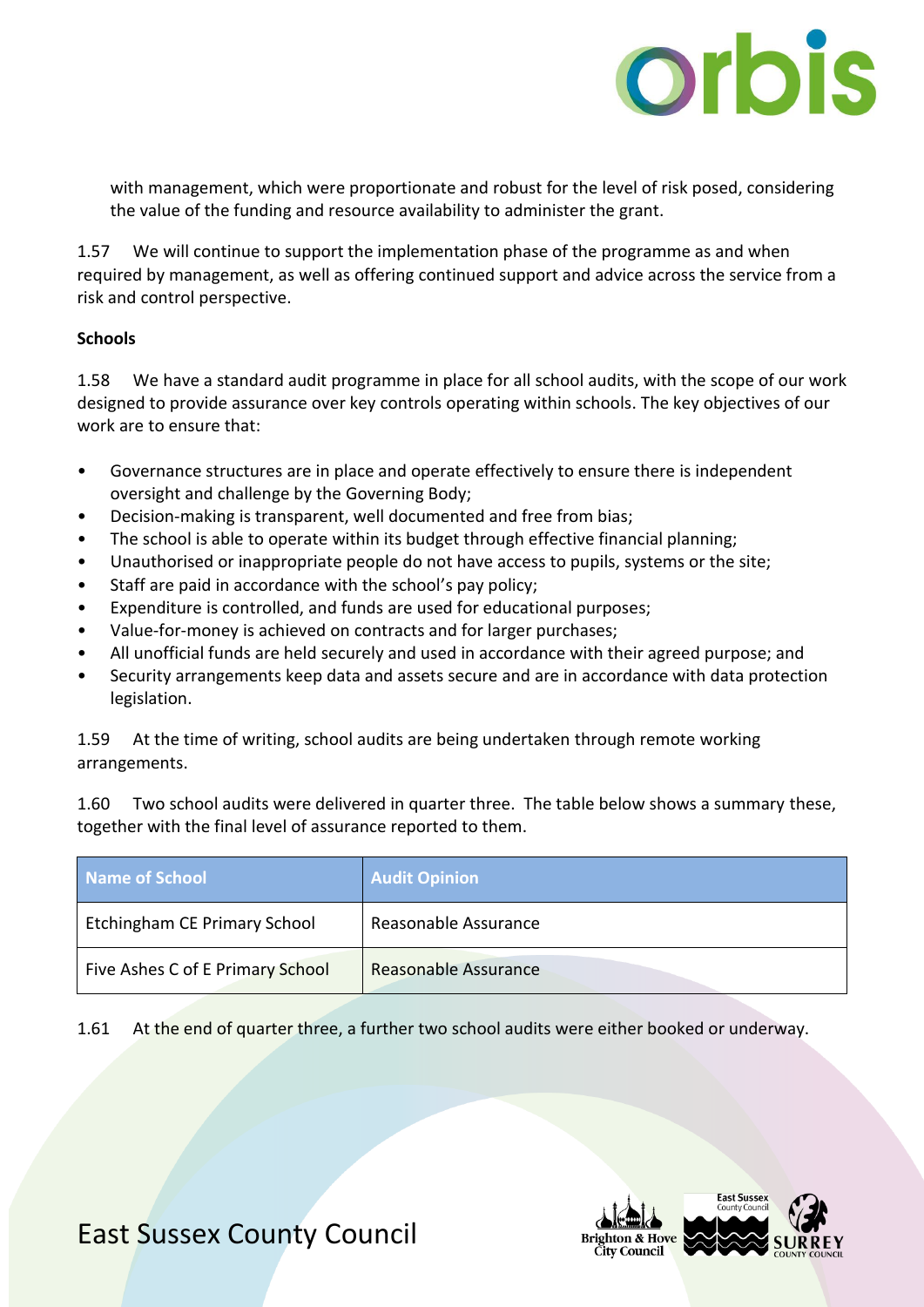

#### **Troubled Families**

1.62 The Troubled Families (TF2) programme has been running in East Sussex since January 2015 and is an extension of the original TF1 scheme that began in 2012/13. The programme is intended to support families who experience problems in certain areas, with funding for the local authority received from the Ministry of Housing, Communities and Local Government (MHCLG), based on the level of engagement and evidence of appropriate progress and improvement.

1.63 Children's Services submit periodic claims to the MHCLG to claim grant funding under its 'payment by results' scheme. The MHCLG requires Internal Audit to verify 10% of claims prior to the Local Authority's submission of its claim. We therefore reviewed 20 of the 199 families included in the October/December 2021 grant cohort.

1.64 In completing this work, we found that valid 'payment by results' (PBR) claims had been made and outcome plans had been achieved and evidenced. All the families in the sample of claims reviewed had firstly met the criteria to be eligible for the TF2 programme and had either achieved significant and sustained progress and/or had moved from out of work benefits into continuous employment. We therefore concluded that the conditions attached to the TF2 grant determination programme had been complied with.

#### **2 Counter Fraud and Investigation Activities**

#### **Counter Fraud Activities**

2.1 During the quarter, the team have been working to develop a Fraud Manual that documents the processes for progressing investigations and joint working with other services.

2.2 In addition, advice was provided to Children's Services following two allegations relating to the services' use of social media, as well as advice and support following a referral relating to the reconciliation of the Adoption Support Fund. The service successfully completed a reconciliation exercise, and no further investigation was therefore required.

2.3 Throughout the year, we are continuing to liaise with the services to ensure that matches from the National Fraud Initiative are being reviewed and processed and we continue to monitor intel alerts and share information with relevant services when appropriate.

#### **Summary of Completed Investigations**

#### Re-procurement of Framework Agreement

2.4 An allegation was received relating to improper procurement practices in relation to the reprocurement of a large framework agreement within the Council. The framework will be in place for 15 years and it is expected that contracts worth around £1.9m per annum will be let from it. In response to the allegation, it was agreed that we would review the procurement arrangements. The objective of the review was to ascertain whether the procurement was conducted fairly and in

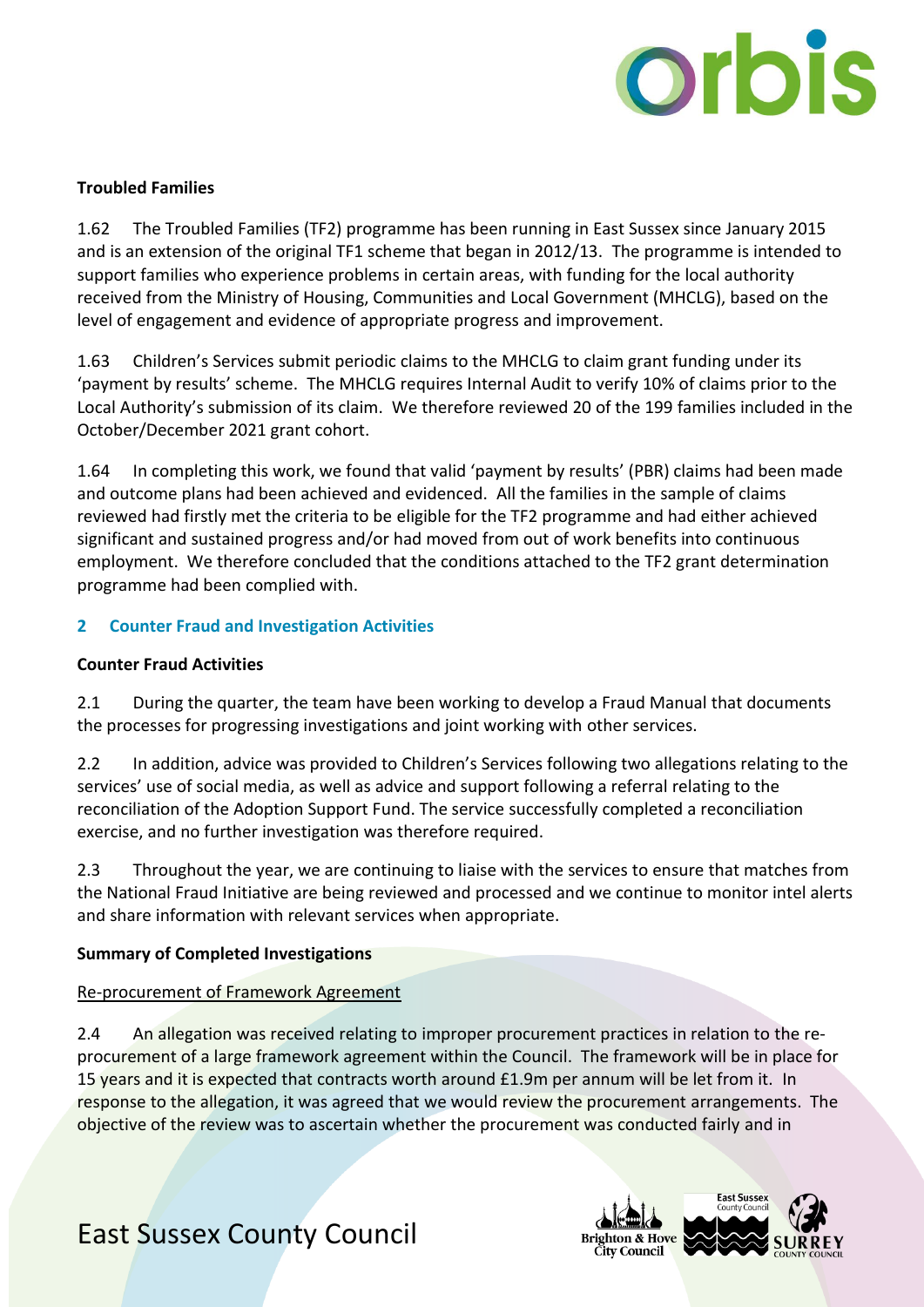

compliance with Public Contract Regulations. A further objective was to identify any areas where controls could be strengthened.

2.5 As a result of our work, we concluded that the procurement was carried out fairly and complied with Public Contract Regulations. However, we identified a need to clarify the governance arrangements around decision-making and ensure that tender documentation was clear to bidders.

2.6 In particular, the need for to strengthen controls was identified in the following areas:

- Roles and responsibilities should be defined explicitly to promote transparency and accountability;
- Decisions and their rationale, including those relating to the pricing methodology, should be documented clearly to ensure that they are fully understood and implemented consistently;
- There was a need to define the treatment of capital expenditure more clearly in tender documentation to ensure that all bids could be submitted on a consistent basis and in accordance with the Council's requirements; and
- Communication, including the sharing of information, should be strengthened to ensure all evaluators fully understand the scoring methodology.
- 2.7 A robust action plan was agreed with management to address these issues.

#### Infection Control Grant

2.8 Intelligence was received from two neighbouring local authority Internal Audit teams that they were independently investigating a specific provider of adult residential care associated with the alleged falsification of documents to support Department of Health Social Care (DHSC) Infection Control Grant expenditure, and the alteration of Council correspondence for financial gain. Following receipt of this intelligence, a targeted investigation took place at ESCC into the Infection Control Grant expenditure by this same provider. Internal Audit reviewed information and invoices provided and undertook independent validation enquiries with suppliers. No irregularity was identified, and the provider was found to have complied with DHSC grant expenditure conditions. An investigation report was issued to the service and the matter was closed.

#### Pecuniary Interests

2.9 A review of the matches produced as part of the National Fraud Initiative identified a business interest that had not been included on an individual's Declaration of Interest. A review confirmed that no conflict had arisen, and no personal gain was made. The individual concerned was reminded of their responsibilities in this regard and the Declaration of Interest has now been brought up to date.

#### False Documents provided to the Pension Service

2.10 Internal Audit provided support and advice to the Pension Service following a potential false Will being submitted as evidence for a claim in respect of a death in service benefit. It was concluded that the Will was in all likelihood a false document, but as this did not change the outcome of the death in service benefit recipient, no further action was taken.

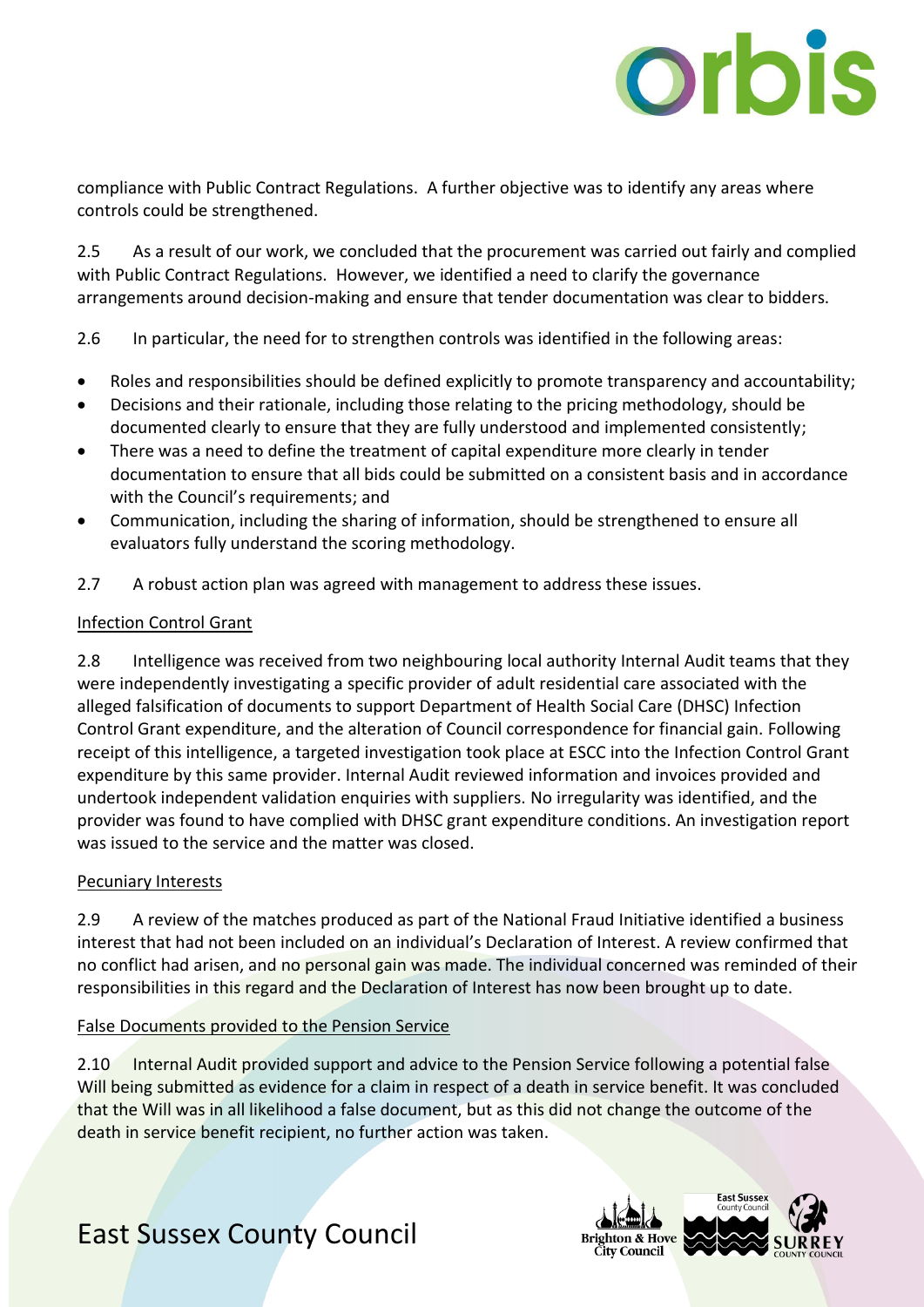

#### **3. Action Tracking**

3.1 All high priority actions agreed with management as part of individual audit reviews are subject to action tracking. As at the end of quarter three, 100% of high priority actions due had been implemented.

#### **4. Amendments to the Audit Plan**

4.1 In accordance with proper professional practice, the internal audit plan for the year remains under regular review to ensure that the service continues to focus its resources in the highest priority areas based on an assessment of risk. Through discussions with management, the following reviews have been added to the audit plan so far this year:

| <b>Planned Audit</b>                                                                 | <b>Rationale for Addition</b>                                                                                                                                        |
|--------------------------------------------------------------------------------------|----------------------------------------------------------------------------------------------------------------------------------------------------------------------|
| UK Community Renewal Fund                                                            | Reported in Q1 progress report.                                                                                                                                      |
| <b>Building Security</b>                                                             | Reported in Q1 progress report.                                                                                                                                      |
| Broadband UK Grant - 2021/22                                                         | Reported in Q1 progress report.                                                                                                                                      |
| <b>Heathfield Community College</b><br>Follow Up                                     | Reported in Q2 progress report.                                                                                                                                      |
| Department for Work and<br>Pensions Searchlight System<br><b>Security Compliance</b> | Reported in Q2 progress report.                                                                                                                                      |
| Robotic Process Automation (to<br>archive electronic HR files)                       | See 1.35 above.                                                                                                                                                      |
| <b>Adoption South-East</b>                                                           | See 1.31 above.                                                                                                                                                      |
| Vehicle Usage                                                                        | See 1.27 above.                                                                                                                                                      |
| <b>Procurement Data Analytics</b>                                                    | In progress. Using data analytics techniques to review creditor<br>data, to ensure that the Council's Procurement and Contract<br>Standing Orders are complied with. |

4.2 All of the above work has been resourced from contingency/emerging risk days. To date, one audit, Building Condition Asset Management Follow-Up, was removed because the actions were dependent upon the new Property Asset Management System (PAMS) and separate work is underway to support the new system's introduction.

- 4.3 The following audit work for the year remains in progress:
- Payroll
- Accounts Receivable

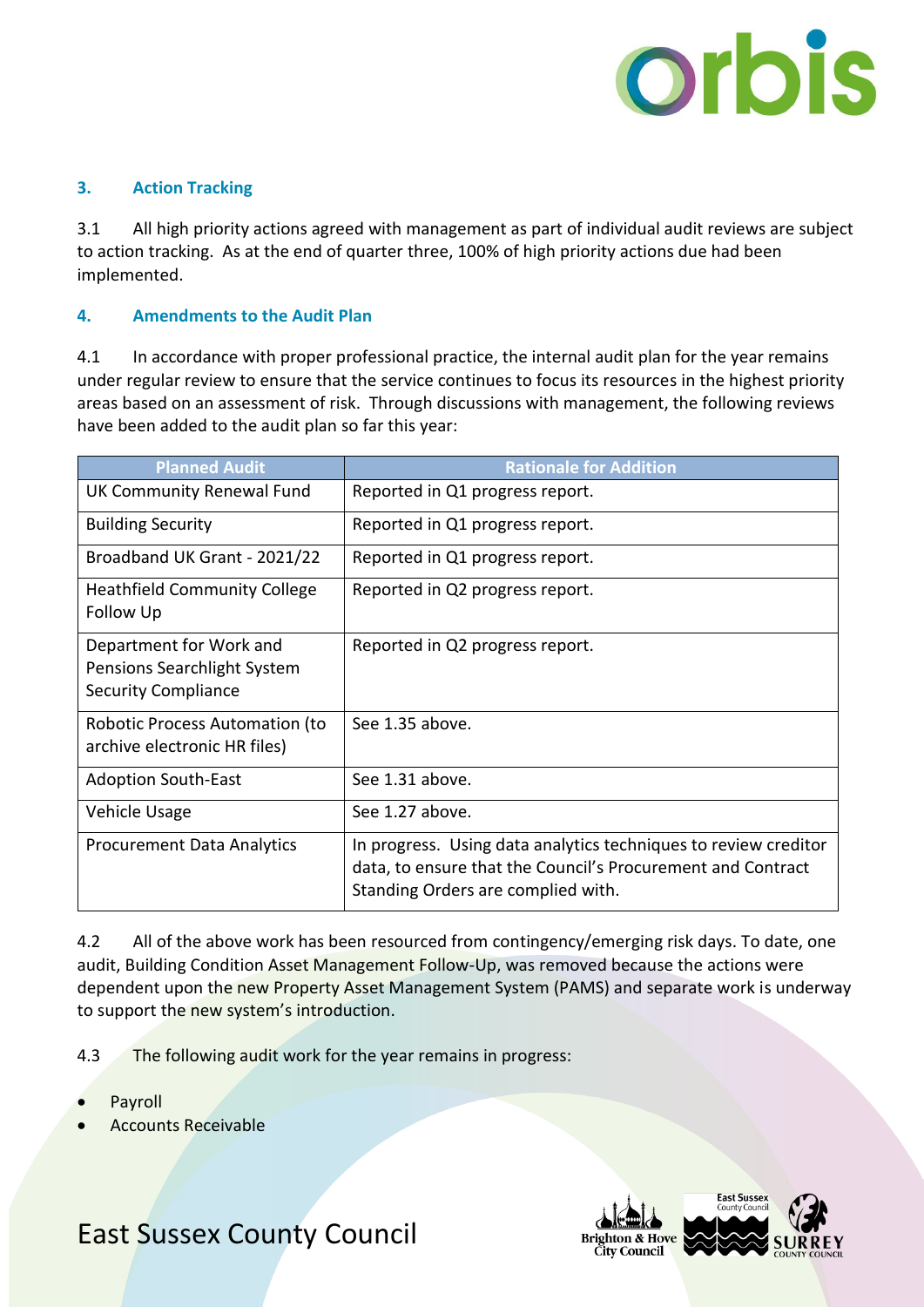

- Accounts Payable
- Pension Fund Administration People, Processes and Systems
- Pension Fund Investments and External Control Assurance
- Pension Fund Altair Application Audit
- Capital Project Management
- Health and Safety
- School Audits
- LAS/Controcc
- LCS/Controcc
- Electronic Signatures
- Property Asset Management System Replacement
- Children's Safeguarding Data Handling
- Post Brexit Information Governance Arrangements
- IT&D Strategic and Operational Risk Management Arrangements
- Digital Postal Hub Application Audit
- Network Access Management
- Direct Payments Follow-Up
- MBOS Programme Governance and Risk Management Follow-Up
- Buzz Active Follow-Up
- Social Value in Procurement Follow-Up
- Apex (Home Care) Contract Management Follow-Up
- Commissioning and Delivery of Property Projects Follow-Up
- Robertsbridge Follow-Up
- Procurement Data Analytics



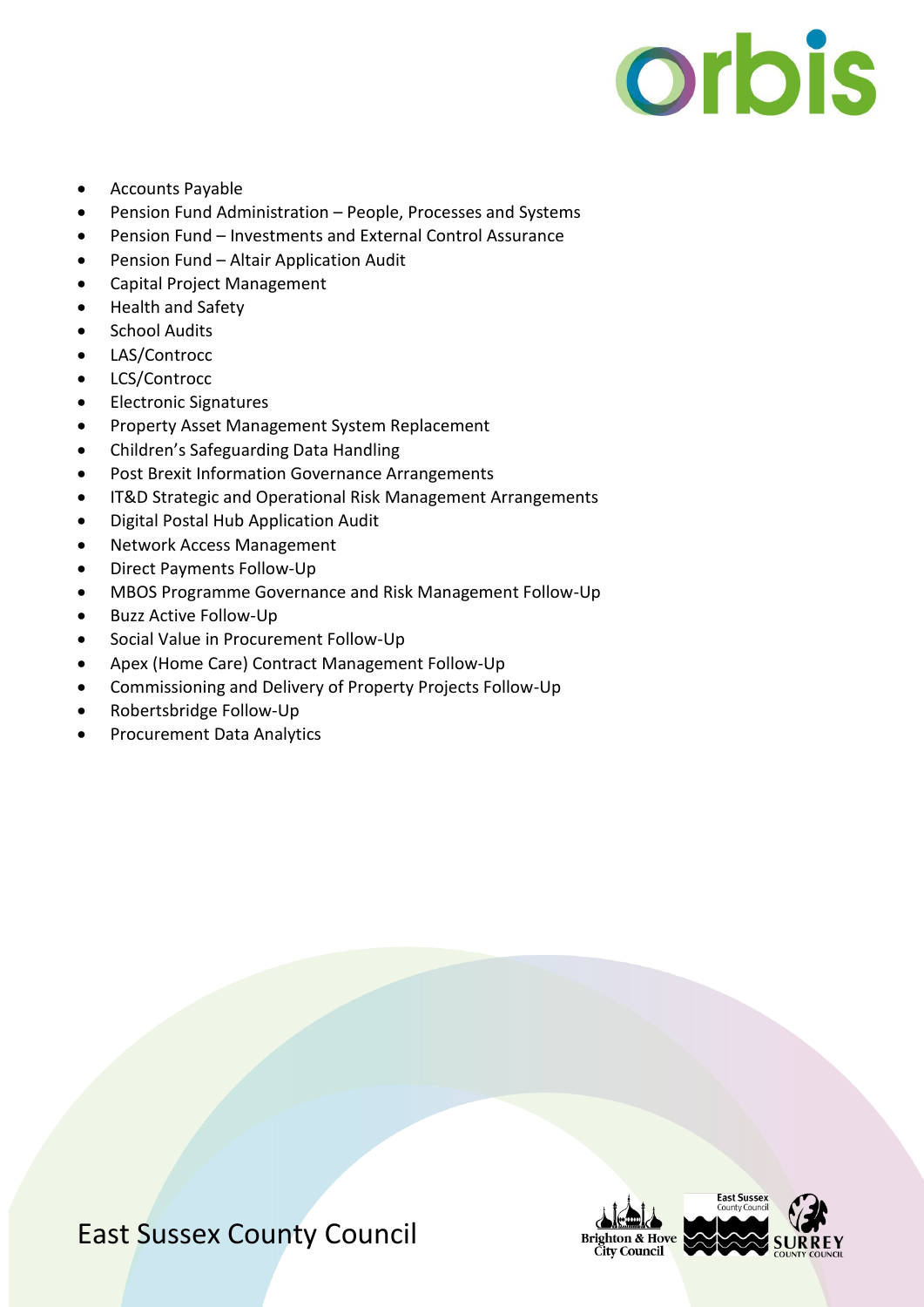

#### **5. Internal Audit Performance**

5.1 In addition to the annual assessment of internal audit effectiveness against Public Sector Internal Audit Standards (PSIAS), the performance of the service is monitored on an ongoing basis against a set of agreed key performance indicators as set out in the following table:

| <b>Aspect of</b><br><b>Service</b>                     | <b>Orbis IA</b><br><b>Performance</b><br><b>Indicator</b> | <b>Target</b> | <b>RAG</b><br><b>Score</b><br>(RAG) | <b>Actual</b><br><b>Performance</b>                                                                                                                                                                                                                                                                                                                                                                                        |
|--------------------------------------------------------|-----------------------------------------------------------|---------------|-------------------------------------|----------------------------------------------------------------------------------------------------------------------------------------------------------------------------------------------------------------------------------------------------------------------------------------------------------------------------------------------------------------------------------------------------------------------------|
| Quality                                                | <b>Annual Audit Plan</b><br>agreed by Audit<br>Committee  | By end April  | G                                   | The Annual Plan was and<br>approved by the Audit Committee<br>on 26 March 2021.                                                                                                                                                                                                                                                                                                                                            |
|                                                        | <b>Annual Audit Report</b><br>and Opinion                 | By end July   | G                                   | The Annual Report and Audit<br>Opinion was approved by the<br>Audit Committee on 6 July 2021.                                                                                                                                                                                                                                                                                                                              |
|                                                        | Customer<br><b>Satisfaction Levels</b>                    | 90% satisfied | G                                   | 100%                                                                                                                                                                                                                                                                                                                                                                                                                       |
| Productivity<br>and Process<br>Efficiency              | Audit Plan -<br>completion to draft<br>report stage       | 90%           | A                                   | 64.6% achieved to the end of Q3,<br>against a Q3 target of 67.5%.                                                                                                                                                                                                                                                                                                                                                          |
| Compliance<br>with<br>Professional<br><b>Standards</b> | <b>Public Sector Internal</b><br><b>Audit Standards</b>   | Conforms      | G                                   | January 2018 - External<br>assessment by the South-West<br>Audit Partnership gave an opinion<br>of 'Generally Conforms' - the<br>highest of three possible rankings<br>July 2021 - Internal Self-<br>assessment completed, no major<br>areas of non-compliance with<br>PSIAS identified.<br>January 2022 - Internal Quality<br>Review completed, no major<br>areas of non-compliance with our<br>own processes identified. |

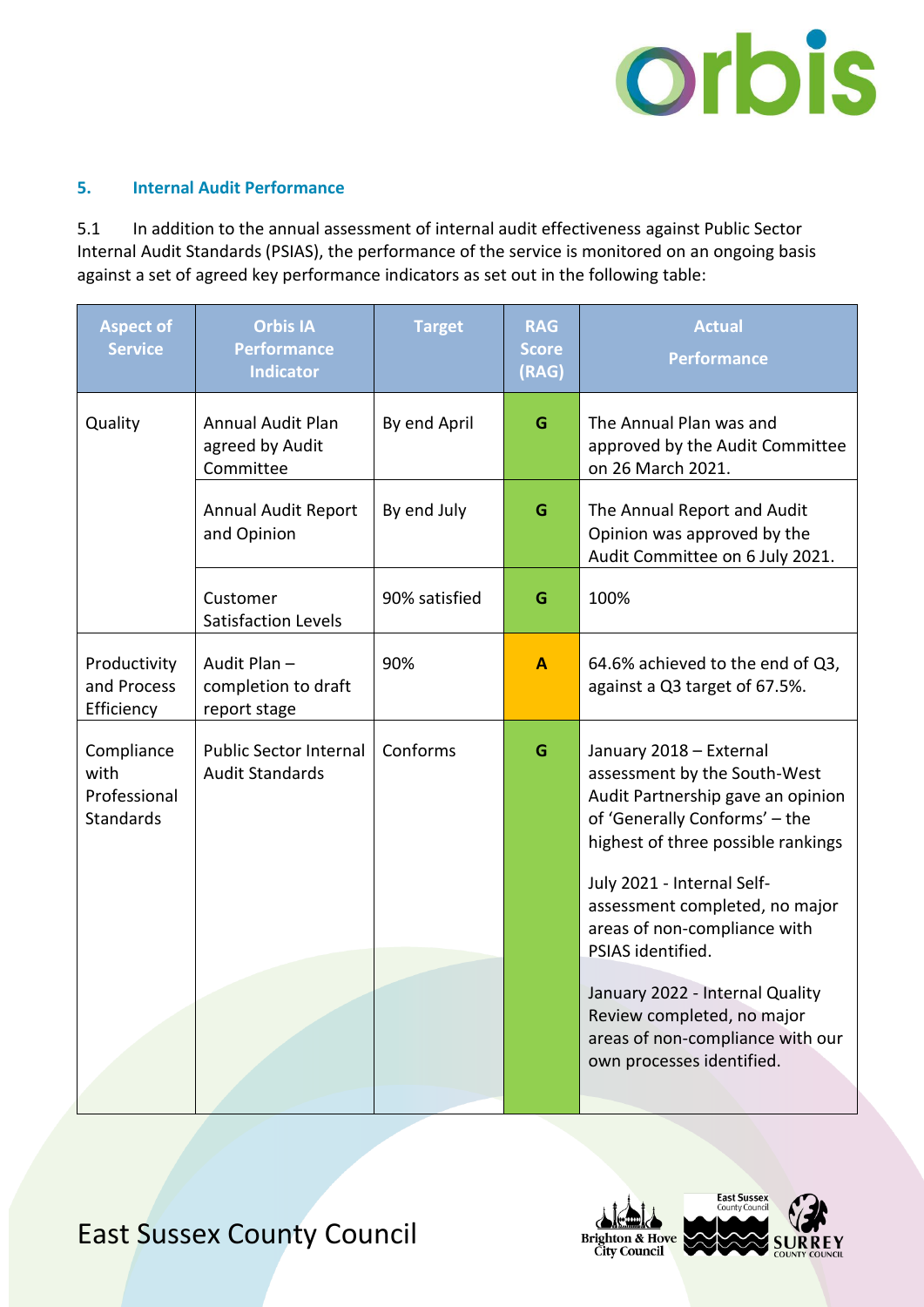

| <b>Aspect of</b><br><b>Service</b>    | <b>Orbis IA</b><br><b>Performance</b><br><b>Indicator</b>                                                                              | <b>Target</b>                              | <b>RAG</b><br><b>Score</b><br>(RAG) | <b>Actual</b><br><b>Performance</b>         |
|---------------------------------------|----------------------------------------------------------------------------------------------------------------------------------------|--------------------------------------------|-------------------------------------|---------------------------------------------|
|                                       | Relevant legislation<br>such as the Police<br>and Criminal<br>Evidence Act,<br><b>Criminal Procedures</b><br>and Investigations<br>Act | Conforms                                   | G                                   | No evidence of non-compliance<br>identified |
| Outcome<br>and degree<br>of influence | Implementation of<br>management actions<br>agreed in response<br>to audit findings                                                     | 97% for high<br>priority agreed<br>actions | G                                   | 100%                                        |
| Our staff                             | Professionally<br>Qualified/Accredited                                                                                                 | 80%                                        | G                                   | 91%                                         |